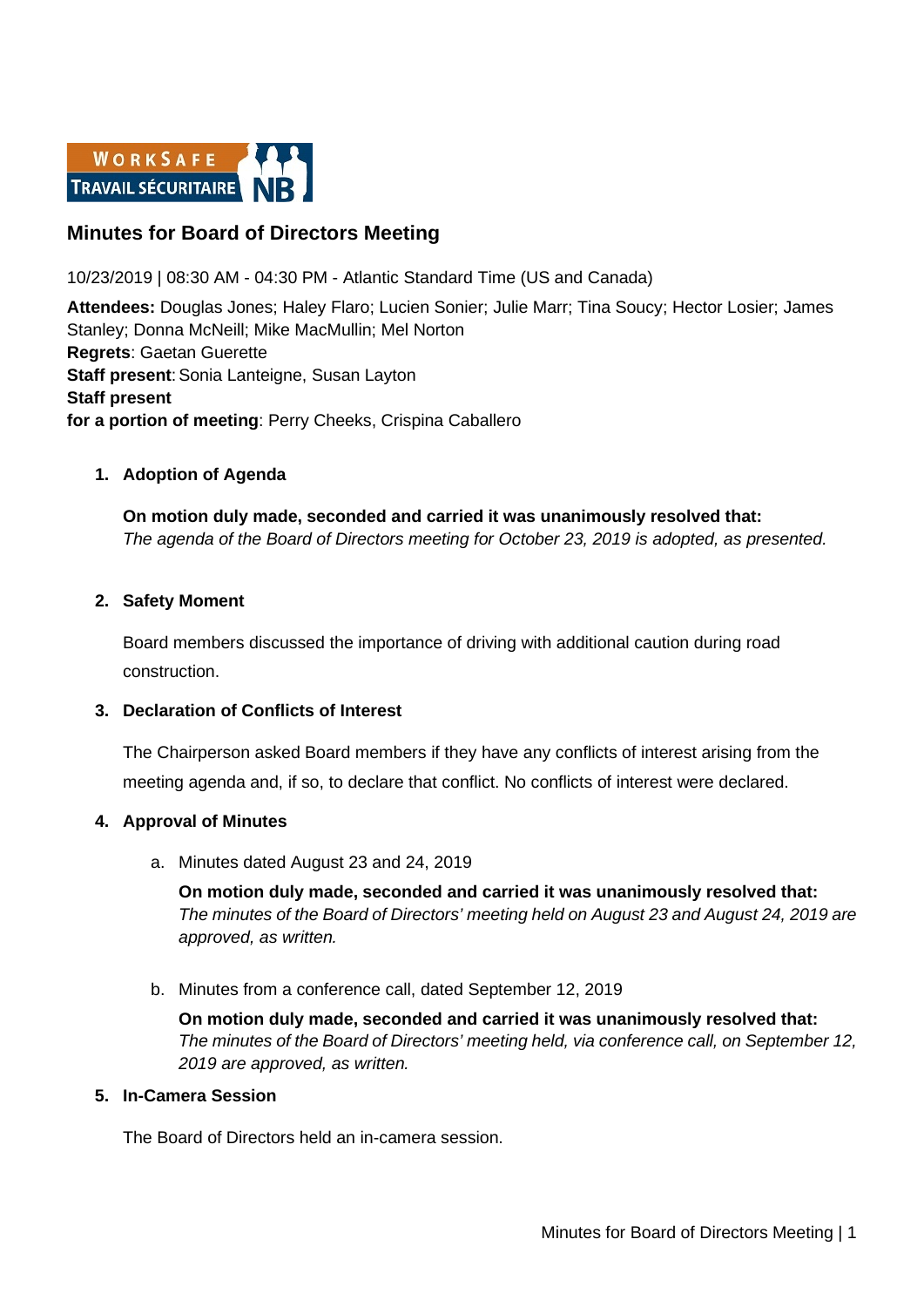### **6. Stakeholder Presentation: New Brunswick Federation of Labour**

The New Brunswick Federation of Labour made a presentation to the WorkSafeNB Board of Directors, which included a number of recommendations for improving benefits for injured workers and for improving stakeholder engagement. The Board will follow up with a written response.

**On motion duly made, seconded and carried it was unanimously resolved:** *That the presentation by the New Brunswick Federation of Labour be received and filed.* 

#### **Break**

### **7. Status of Actions Arising from Previous Board Meetings**

The President & CEO reviewed the status of actions arising from prior Board meetings. It was noted that materials for board meetings are being circulated in advance of meetings, providing more time for review and there are no concerns at this time. The Board will also consider moving meetings to different locations, for 1 to 2, meetings in 2020.

**On motion duly made, seconded and carried it was unanimously resolved that:** *The Status of Actions Arising be received and filed.*

#### **8. Consent Agenda**

**On motion duly made, seconded and carried it was unanimously resolved that:** *The Consent Agenda be received and filed.*

### **9. Chairperson's Report**

The Chair reviewed the 2019 Board work plan and the draft 2020 work plan.

The Chair provided an update on a recent meeting concerning legislative change with the Minister, senior staff with the Department of Post-secondary, Education, Training and Labour as well as those with the Attorney General's office. The Chair indicated this meeting was very positive and provided direction for the legislative amendments that would be considered for the fall session of the legislature.

**On motion duly made, seconded and carried it was unanimously resolved that:** *The Chairperson' report be received and filed.*

### **10. CEO Report**

a. Update on Legislative Change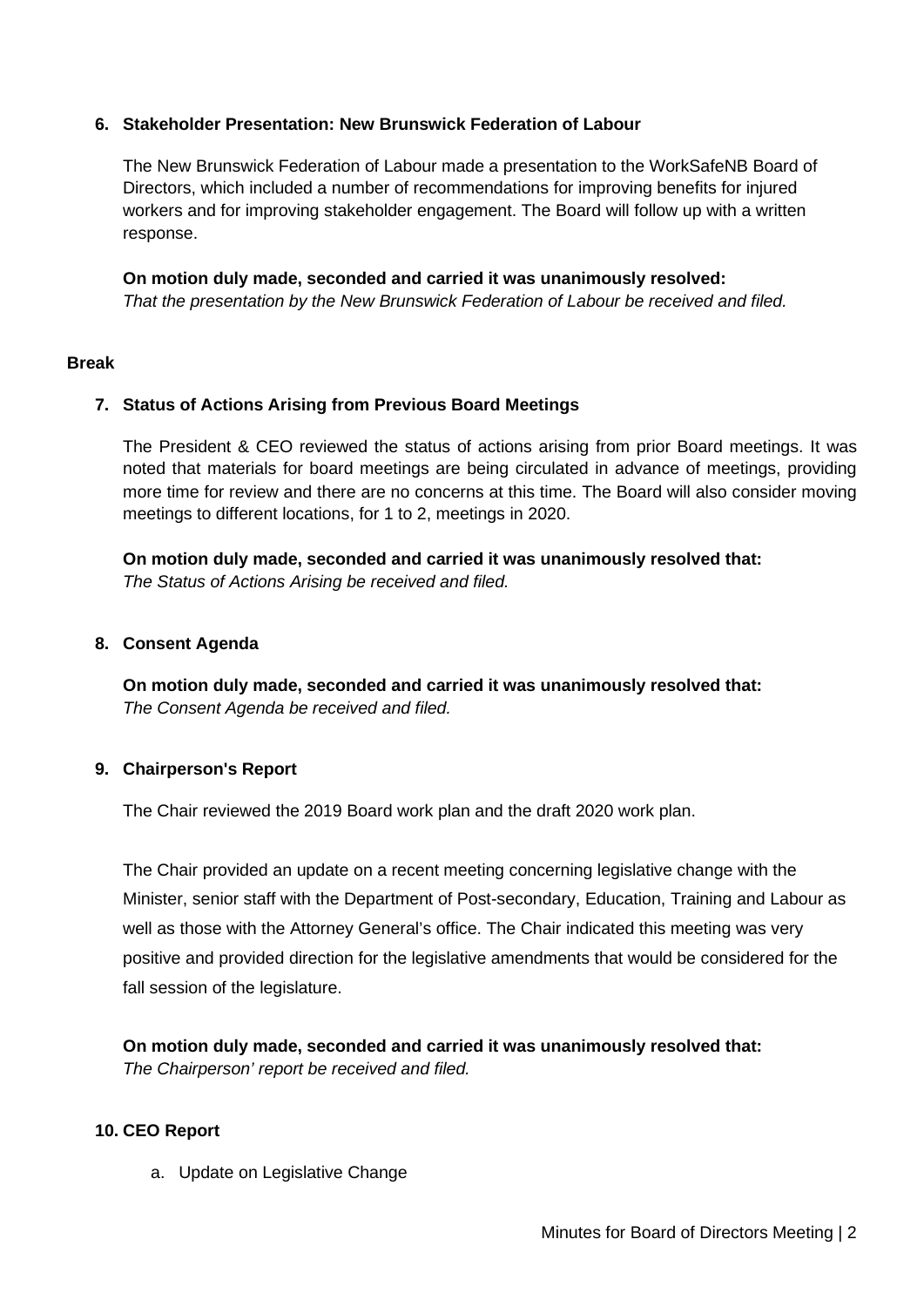The President & CEO reviewed the proposals for amending the *Worker's Compensation Act*, which included adding the the duty to accommodate, administrative penalties, and changes to medical aide. Proposed amendments under the *Occupational Health and Safety* ("OHS") *Act* included adding specific duties and obligations for supervisors and extending the limitation period for prosecuting violations of the OHS Act from 1 to 2 years.

**On motion duly made, seconded and carried it was unanimously resolved that:** *The proposals for legislative amendments under the Worker's Compensation Act and the Occupational Health and Safety Act are approved, as presented.* 

b. Update on Projects

The President & CEO gave a verbal update on the number of projects ongoing and their status.

c. Update on Scorecard & Strategic Plan

The President & CEO reviewed the status of the scorecard to date and noted that the number of fatalities is increasing, which is concerning. Additionally, the number of claims for psychological conditions, including Post-traumatic Stress Disorder, are also increasing.

d. WorkSafeNB Conference Feedback

The President & CEO reviewed the results of the surveys completed by participants who attended this year's conference. Overall, the feedback was very positive.

**On motion duly made, seconded and carried it was unanimously resolved that:** *The CEO's report including items 11(b)(c) and (d) be received and filed.*

# **Lunch**

# **11. Stakeholder Presentation: New Brunswick Building Trades Union**

The New Brunswick Building Trades Union made a presentation to the WorkSafeNB Board of Directors.

**On motion duly made, seconded and carried it was unanimously resolved:** *That the presentation by the New Brunswick Building Trades Union be received and filed.* 

### **12. Policies**

a. Policy 42-100 Review of Claim-related Decisions by the Issues Resolution Office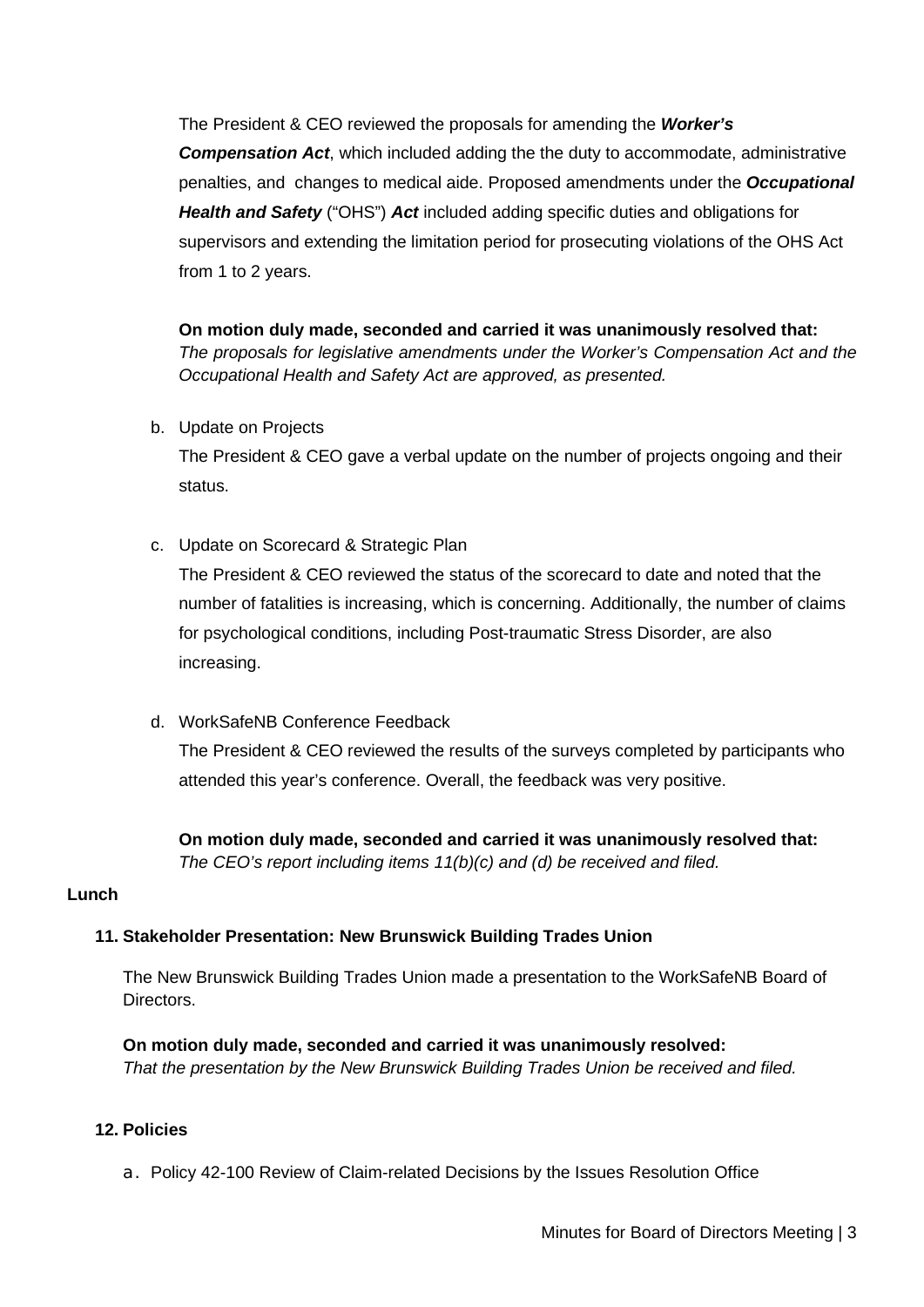Given the legislative amendments introduced in Bill 27, for the internal review of all WorkSafeNB decisions before those decisions can be appealed to the Workers' Compensation Appeals Tribunal, policy 42-100 is no longer relevant or required.

**On motion duly made, seconded and carried it was unanimously resolved that:** *That Policy 42-100, "Review of Claim-related Decisions by the Issues Resolution Office", release 2, be rescinded, effective January 1, 2020.*

b. New Brunswick Industrial Aggregate Earnings

The General Counsel reviewed the details on the annual indexation of benefits for 2020.

**On motion duly made, seconded and carried it was unanimously resolved that:** *That the New Brunswick Industrial Aggregate Earnings for the indexation of benefits for 2020 be approved, as presented.* 

# **13. Q3 Financial Update**

The Chief Financial Officer presented a financial update, as of the end of September 30, 2019, which showed the funding level at 99%.

**On motion duly made, seconded and carried it was unanimously resolved that:** *The Chief Financial Officer's financial update be received and filed.*

### **14. Finance and Investment Committee Update**

a. Funding Policy

Management's recommendation was to proceed with the capped funding policy option and the consulting actuary concurred with that approach.

### **On motion duly made, seconded and carried it was unanimously resolved**:

*The Finance and Investment Committee's recommendation to adopt the capped funding policy, 37-100, Long-term Fiscal Strategy, release 6 and rescind release 5, effective October 1, 2019, is approved.* 

- b. 2020 Budget
	- i. 2020 Board of Director's Budget

The 2020 budget included an increase related to professional fees and services.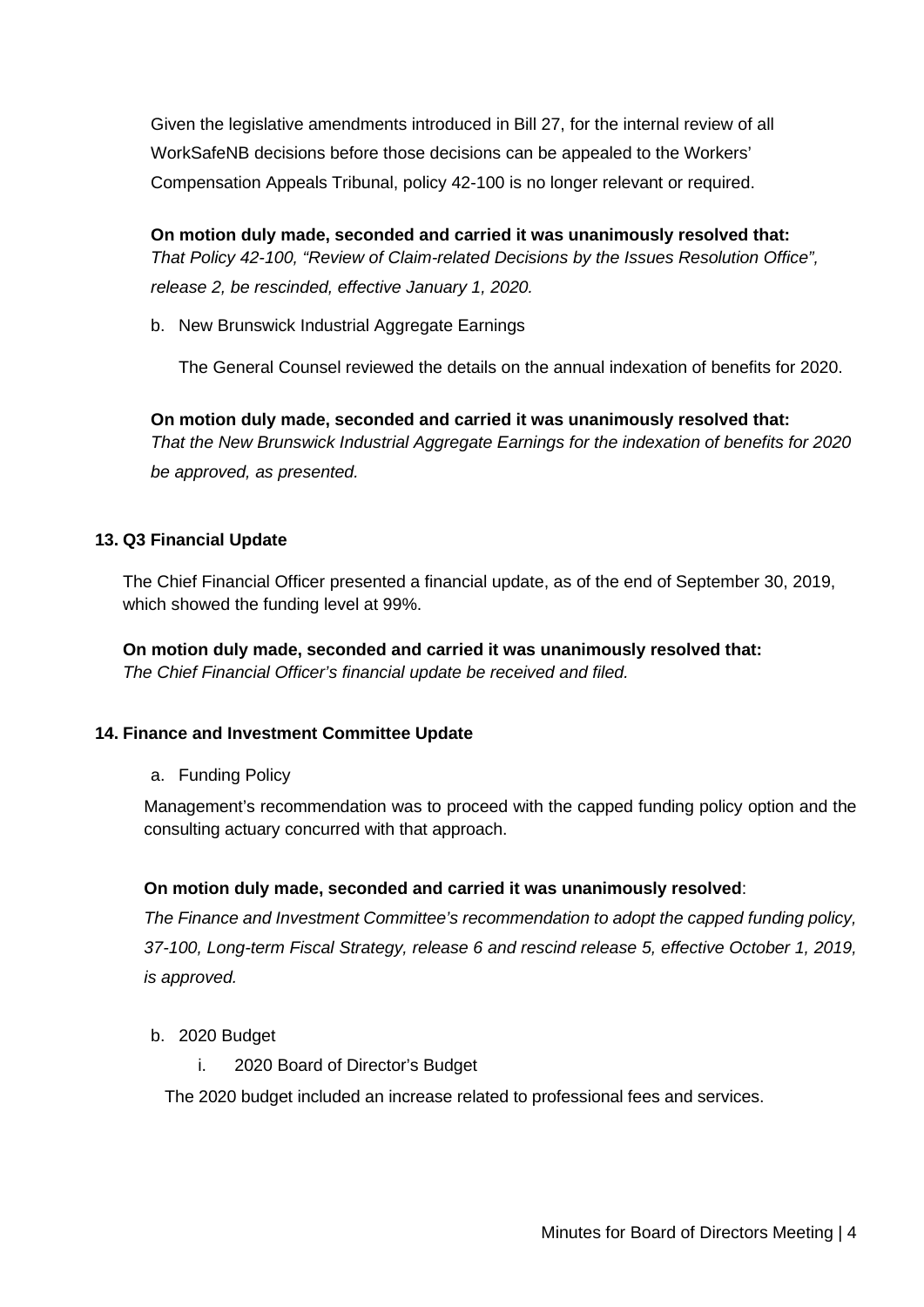### **On motion duly made, seconded and carried it was unanimously resolved:**

*The recommendation from the Finance and Investment Committee regarding the 2020 Board of Directors Budget is approved, as presented.* 

ii. 2020 Administration Budget

The total Administrative budget is increasing slightly from \$71.7 million to \$72.2 million from 2019 to 2020. Specifically, the budget for education and training is increasing by approximately 35% and we will be investing in another 7 to 9 new positions. The 2020 Capital Budget shows a 35% decrease over 2019. The 2020 Treasury Budget shows a decrease of 11%. The 2020 budget for the Workers' Compensation Rehabilitation Centre remains largely unchanged in 2020.

## **On motion duly made, seconded and carried it was unanimously resolved:**

*The recommendation from the Finance and Investment Committee regarding the 2020 WorkSafeNB Administrative Budget, Capital Budget, Treasury Budget and the budget for the Worker's Compensation Rehabilitation Centre for 2020 is approved.* 

c. 2020 Assessment Rate under the *Worker's Compensation Act*

Based on the funding policy, new accident costs, administration costs, and the surcharge requiref to close the funding level gap, management recommended an average assessment rate of \$2.40 for the 2020 year.

The Board discussed its desire to study and consider benefit enhancements in 2020.

# **On motion duly made, seconded and carried it was resolved:**

*The Finance and Investment Committee's recommendation to implement an average assessment rate of \$2.40 for the 2020 year, under the Worker's Compensation Act is approved.*

Two objections to the above-noted motion were recorded.

### **Break**

# **15. Presumptive Cancers for Firefighters - "A Summary of Research Findings by WorkSafeNB's Chief Medical Officer, Dr. Paul Atkinson"**

Dr. Atkinson reviewed his research on the risk of cancer for firefighters, which found that the questions of causation are not easy to address. Ultimately, the decision to include additional presumptive cancers is an administrative and/or political decision.